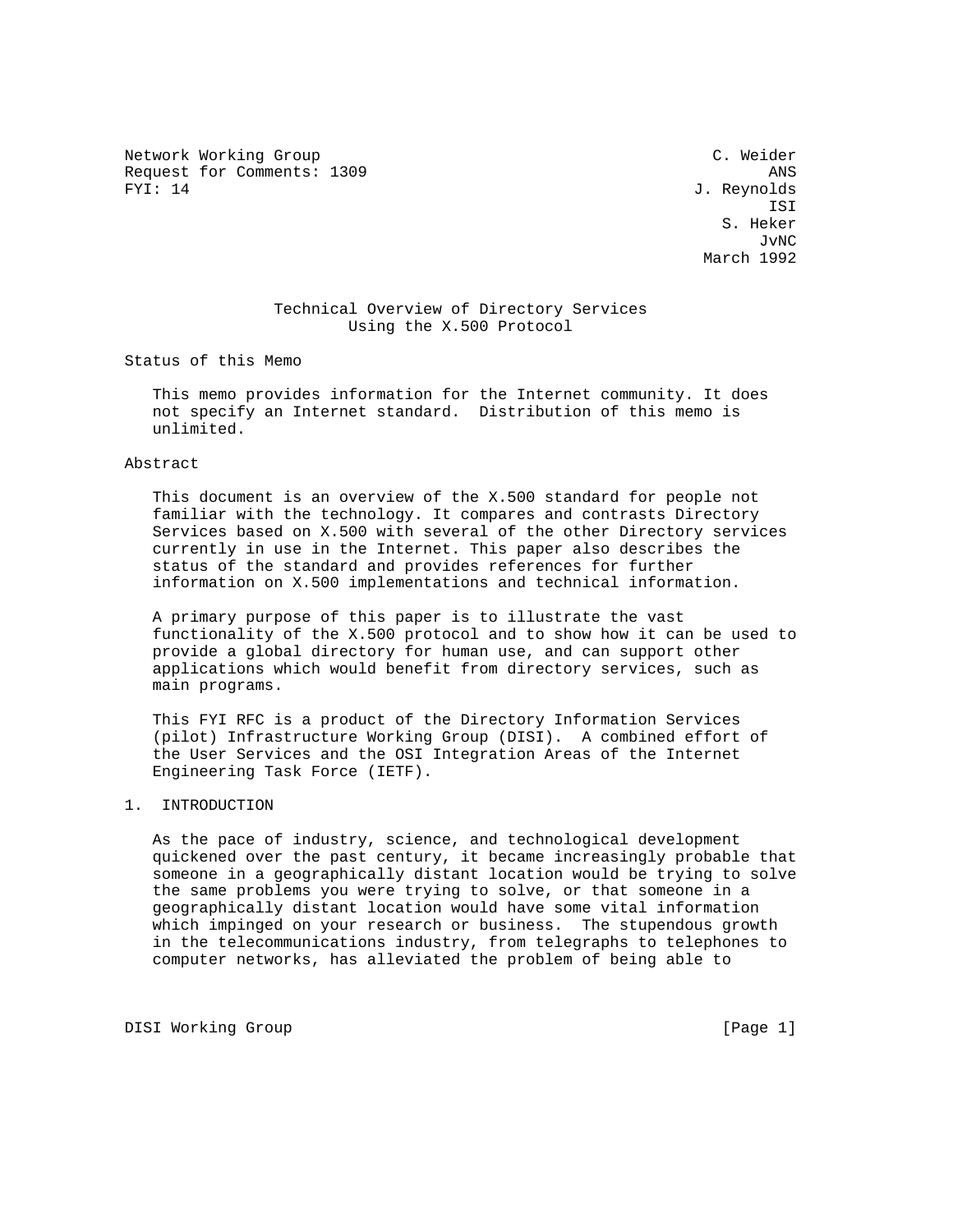communicate with another person, PROVIDED THAT YOU KNOW HOW TO REACH THEM.

 Thus, along with the expansion of the telecommunications infrastructure came the development of Directory Services. In this paper, we will discuss various models of directory services, the limitations of current models, and some solutions provided by the X.500 standard to these limitations.

- 2 MODELS OF DIRECTORY SERVICES
- 2.1 The telephone company's directory services.

 A model many people think of when they hear the words "Directory Services" is the directory service provided by the local telephone company. A local telephone company keeps an on-line list of the names of people with phone service, along with their phone numbers and their address. This information is available by calling up Directory Assistance, giving the name and address of the party whose number you are seeking, and waiting for the operator to search his database. It is additionally available by looking in a phone book published yearly on paper.

 The phone companies are able to offer this invaluable service because they administer the pool of phone numbers. However, this service has some limitations. For instance, you can find someone's number only if you know their name and the city or location in which they live. If two or more people have listings for the same name in the same locality, there is no additional information which with to select the correct number. In addition, the printed phone book can have information which is as much as a year out of date, and the phone company's internal directory can be as much as two weeks out of date. A third problem is that one actually has to call Directory assistance in a given area code to get information for that area; one cannot call a single number consistently.

 For businesses which advertise in the Yellow Pages, there is some additional information stored for each business; unfortunately, that information is unavailable through Directory Assistance and must be gleaned from the phone book.

2.2 Some currently available directory services on the Internet.

 As the Internet is comprised of a vast conglomeration of different people, computers, and computer networks, with none of the hierarchy imposed by the phone system on the area codes and exchange prefixes, any directory service must be able to deal with the fact that the Internet is not structured; for example, the hosts foo.com and

DISI Working Group **blue compared to the Compact Compared Compared Compared Compared Compared Compared Compared Compared Compared Compared Compared Compared Compared Compared Compared Compared Compared Compared Compared Co**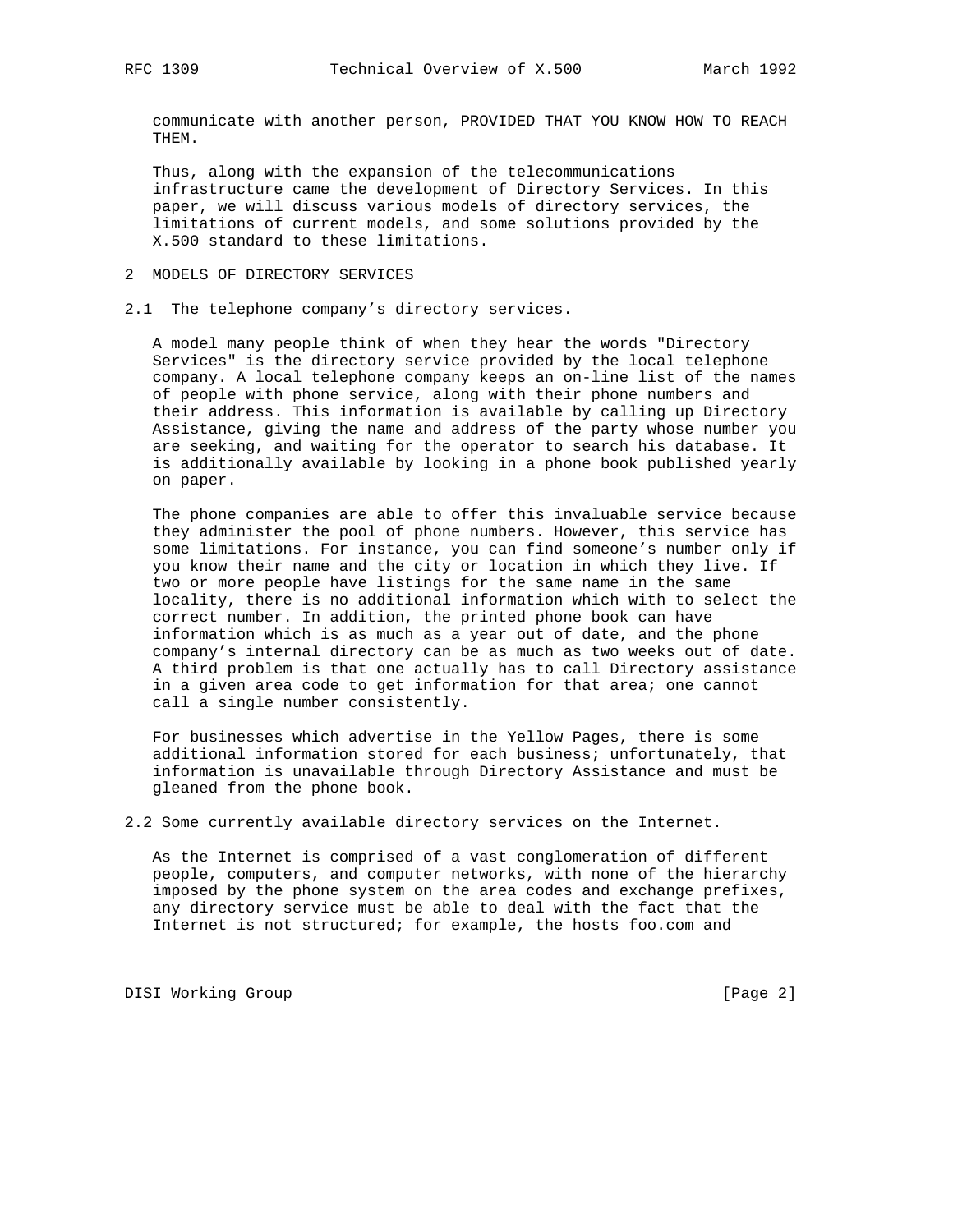v2.foo.com may be on opposite sides of the world, the .edu domain maps onto an enormous number of organizations, etc. Let's look at a few of the services currently available on the Internet for directory type services.

2.2.1 The finger protocol.

 The finger protocol, which has been implemented for UNIX systems and a small number of other machines, allows one to "finger" a specific person or username to a host running the protocol. This is invoked by typing, for example, "finger clw@mazatzal.merit.edu". A certain set of information is returned, as this example from a UNIX system finger operation shows, although the output format is not specified by the protocol:

| Login name: clw          | In real life: Chris Weider   |  |  |  |  |
|--------------------------|------------------------------|--|--|--|--|
| Directory: /usr/clw      | Shell: /bin/csh              |  |  |  |  |
| On since Jul 25 09:43:42 | 4 hours 52 minutes Idle Time |  |  |  |  |
| Plan:                    |                              |  |  |  |  |
| Home: 971-5581           |                              |  |  |  |  |

 where the first three lines of information are taken from the UNIX operating systems information and the line(s) of information following the "Plan:" line are taken from a file named .plan which each user modifies. Limitations of the fingerd program include: a) One must already know which host to finger to find a specific person, b) since primarily UNIX machines run fingerd, people who reside on other types of operating systems are not locateable by this method, c) fingerd is often disabled on UNIX systems for security purposes, d) if one wishes to be found on more than one system, one must make sure that all the .plan files are consistent, and e) there is no way to search the .plan files on a given host to (for example) find everyone on mazatzal.merit.edu who works on X.500. Thus, fingerd has a limited usefulness as a piece of the Internet Directory.

## 2.2.2 whois

 The whois utility, which is available on a wide of variety of systems, works by querying a centralized database maintained at the DDN NIC, which was for many years located at SRI International in Menlo Park, California, and is now located at GSI. This database contains a large amount of information which primarily deals with people and equipment which is used to build the Internet. SRI (and now GSI) has been able to collect the information in the WHOIS database as part of its role as the Network Information Center for the TCP/IP portion of the Internet.

The whois utility is ubiquitous, and has a very simple interface. A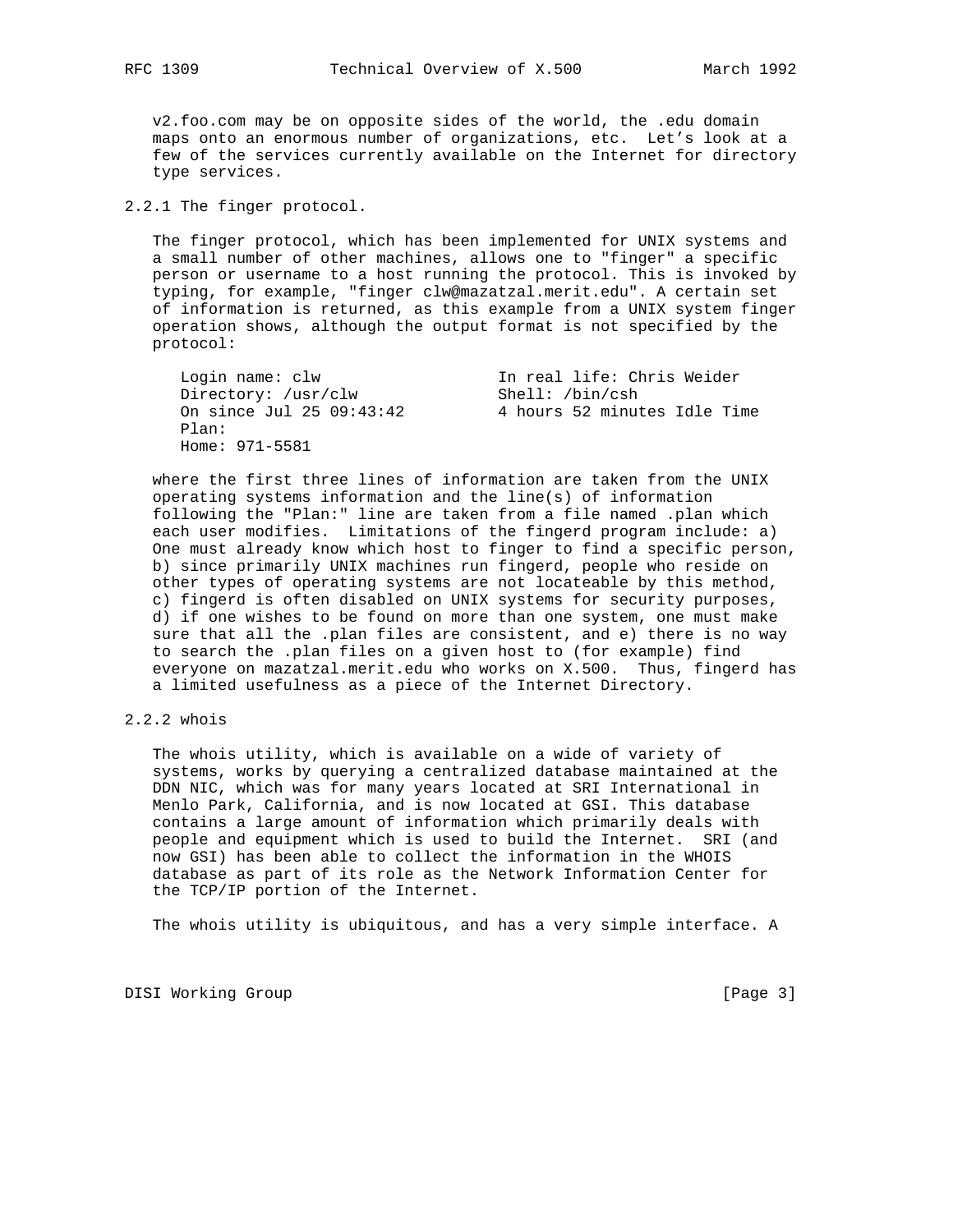typical whois query look like: whois Reynolds and returns information like: Reynolds, John F. (JFR22) 532JFR@DOM1.NWAC.SEA06.NAVY.MIL (702) 426-2604 (DSN) 830-2604 Reynolds, John J. (JJR40) amsel-lg-pl-a@MONMOUTH-EMH3.ARMY.MIL (908) 532-3817 (DSN) 992-3817 Reynolds, John W. (JWR46) EAAV-AP@SEOUL-EMH1.ARMY.MIL (DSN) 723-3358 Reynolds, Joseph T. (JTR10) JREYNOLDS@PAXRV-NES.NAVY.MIL 011-63-47-885-3194 (DSN) 885-3194 Reynolds, Joyce K. (JKR1) JKREY@ISI.EDU (213) 822-1511 Reynolds, Keith (KR35) keithr@SCO.CO (408) 425-7222 Reynolds, Kenneth (KR94) (502) 454-2950 Reynolds, Kevin A. (KR39) REYNOLDS@DUGWAY-EMH1.ARMY.MIL (801) 831-5441 (DSN) 789-5441 Reynolds, Lee B. (LBR9) reynolds@TECHNET.NM.ORG (505) 345-6555 a further lookup on Joyce Reynolds with this command line: whois JKR1 returns:

 Reynolds, Joyce K. (JKR1) JKREY@ISI.EDU University of Southern California Information Sciences Institute 4676 Admiralty Way Marina del Rey, CA 90292 (310) 822-1511

Record last updated on 07-Jan-91.

 The whois database also contains information about Domain Name System (DNS) and has some information about hosts, major regional networks, and large parts of the MILNET system.

 The WHOIS database is large enough and comprehensive enough to exhibit many of the flaws of a large centralized database: a) As the database is maintained on one machine, a processor bottleneck forces slow response during times of peak querying activity, even if many of these queries are unrelated, b) as the database is maintained on one machine, a storage bottleneck forces the database administrators to severely limit the amount of information which can be kept on each entry in the database, c) all changes to the database have to be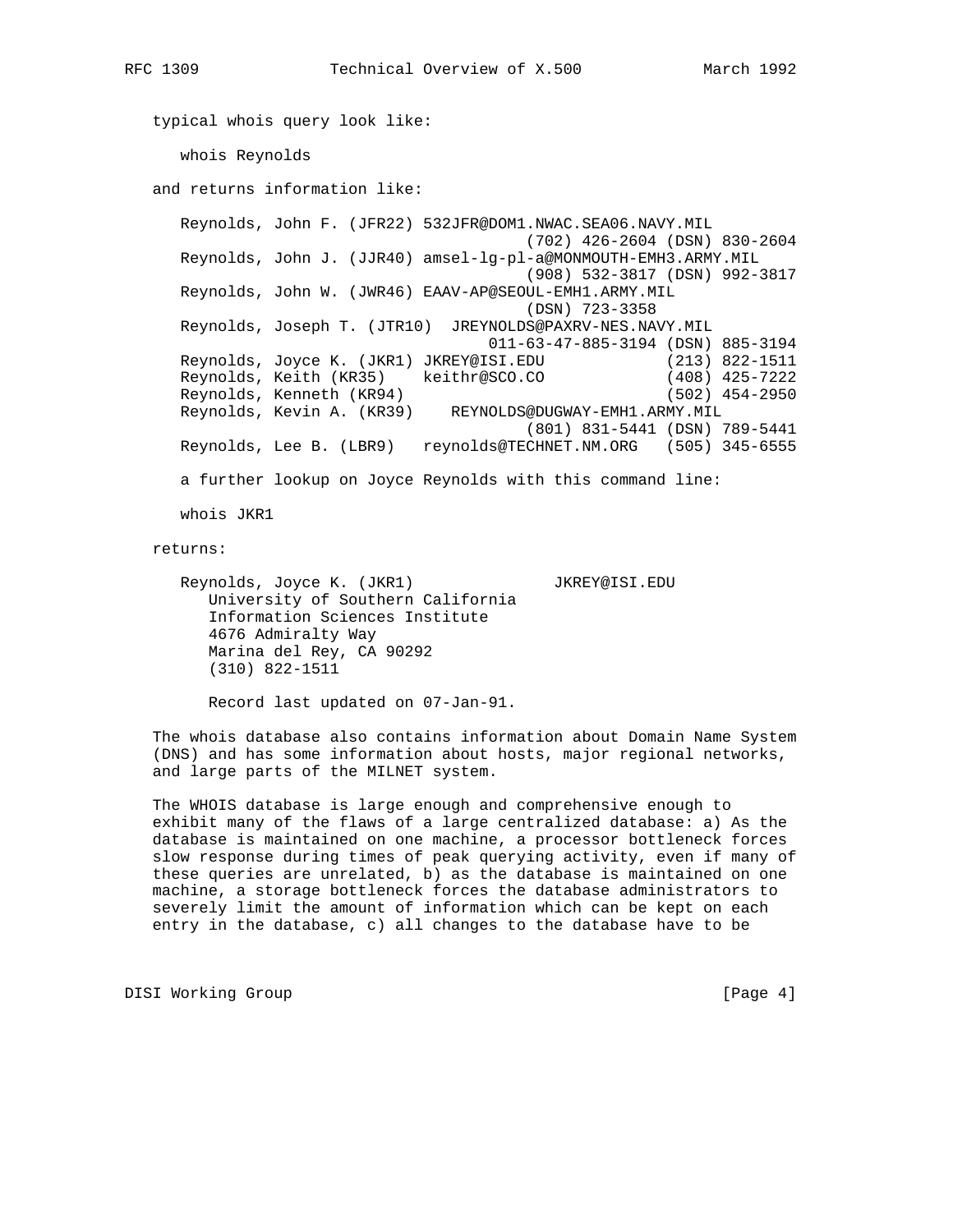mailed to a "hostmaster" and then physically reentered into the database, increasing both the turnaround time and the likelihood for a mistake in transcription.

2.2.3 The Domain Name System

 The Domain Name System is used in the Internet to keep track of host to IP address mapping. The basic mechanism is that each domain, such as merit.edu or k-12.edu, is registered with the NIC, and at time of registration, a primary and (perhaps) some secondary nameservers are identified for that domain. Each of these nameservers must provide host name to IP address mapping for each host in the domain. Thus, the nameservice is supplied in a distributed fashion. It is also possible to split a domain into subdomains, with a different nameserver for each subdomain.

 Although in many cases one uses the DNS without being aware of it, because humans prefer to remember names and not IP addresses, it is possible to interactively query the DNS with the nslookup utility. A sample session using the nslookup utility:

 home.merit.edu(1): nslookup Default Server: merit.edu Address: 35.42.1.42 > scanf.merit.edu Server: merit.edu Address: 35.42.1.42 Name: scanf.merit.edu Address: 35.42.1.92 > 35.42.1.92

 Server: merit.edu Address: 35.42.1.42

 Name: [35.42.1.92] Address: 35.42.1.92

 Thus, we can explicitly determine the address associated with a given host. Reverse name mapping is also possible with the DNS, as in this example: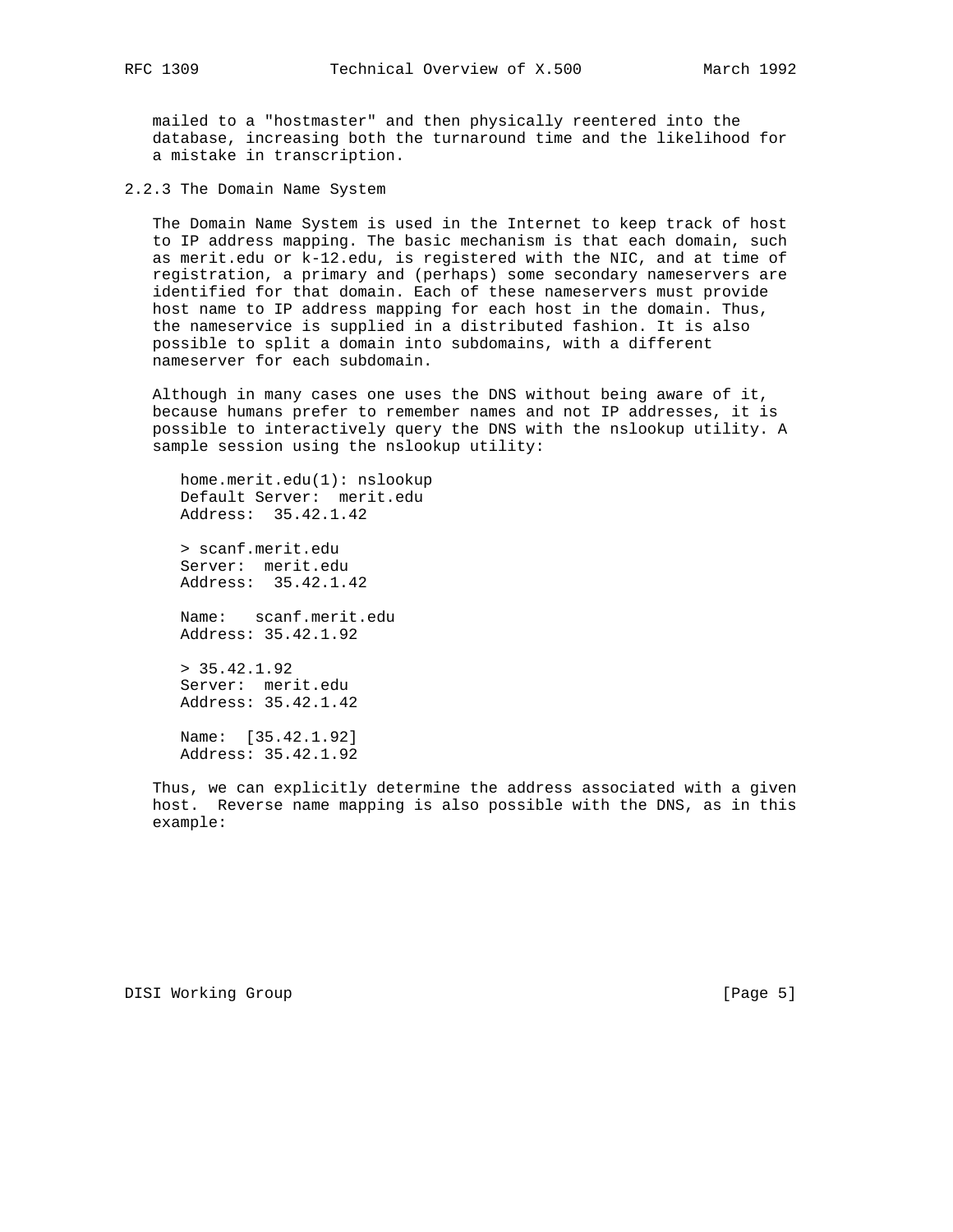home.merit.edu(2): traceroute ans.net traceroute to ans.net (147.225.1.2), 30 hops max, 40 byte packets 1 t3peer (35.1.1.33) 11 ms 5 ms 5 ms 2 enss (35.1.1.1) 6 ms 6 ms 6 ms ................. 9 192.77.154.1 (192.77.154.1) 51 ms 43 ms 49 ms 10 nis.ans.net (147.225.1.2) 53 ms 53 ms 46 ms

 At each hop of the traceroute, the program attempts to do a reverse lookup through the DNS and displays the results when successful.

 Although the DNS has served superlatively for the purpose it was developed, i.e. to allow maintenance of the namespace in a distributed fashion, and to provide very rapid lookups in the namespace, there are, of course, some limitations. Although there has been some discussion of including other types of information in the DNS, to find a given person at this time, assuming you know where she works, you have to use a combination of the DNS and finger to even make a stab at finding her. Also, the DNS has very limited search capabilities right now. The lack of search capabilities alone shows that we cannot provide a rich Directory Service through the DNS.

3: THE X.500 MODEL OF DIRECTORY SERVICE

 X.500 is a CCITT protocol which is designed to build a distributed, global directory. It offers the following features:

- \* Decentralized Maintenance: Each site running X.500 is responsible ONLY for its local part of the Directory, so updates and maintenance can be done instantly.
- \* Powerful Searching Capabilities: X.500 provides powerful searching facilities that allow users to construct arbitrarily complex queries.
- \* Single Global Namespace: Much like the DNS, X.500 provides a single homogeneous namespace to users. The X.500 namespace is more flexible and expandable than the DNS.
- \* Structured Information Framework: X.500 defines the information framework used in the directory, allowing local extensions.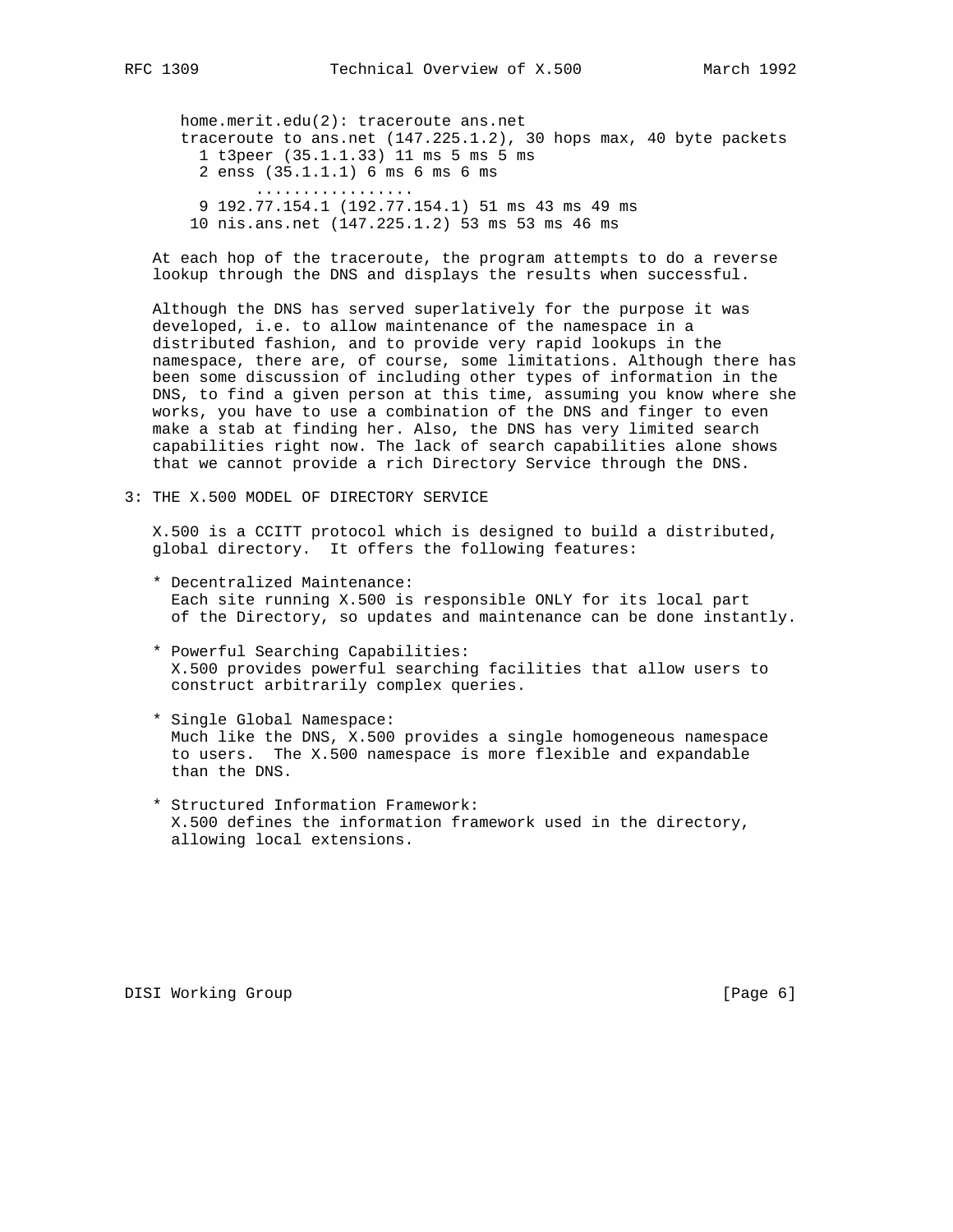\* Standards-Based Directory:

 As X.500 can be used to build a standards-based directory, applications which require directory information (e-mail, automated resource locators, special-purpose directory tools) can access a planet's worth of information in a uniform manner, no matter where they are based or currently running.

## 3.1 Acronym City, or How X.500 Works

 The '88 version of the X.500 standard talks about 3 models required to build the X.500 Directory Service: the Directory Model, the Information Model, and the Security Model. In this section, we will provide a brief overview of the Directory and Information Models sufficient to explain the vast functionality of X.500.

3.1.1 The Information Model

 To illustrate the Information Model, we will first show how information is held in the Directory, then we will show what types of information can be held in the Directory, and then we will see how the information is arranged so that we can retrieve the desired pieces from the Directory.

## 3.1.1.1 Entries

 The primary construct holding information in the Directory is the "entry". Each Directory entry contains information about one object; for example, a person, a computer network, or an organization. Each entry is built from a collection of "attributes", each of which holds a single piece of information about the object. Some attributes which might be used to build an entry for a person would be "surname", "telephonenumber", "postaladdress", etc. Each attribute has an associated "attribute syntax", which describes the type of data that attribute contains, for example, photo data, a time code, or a string of letters and numbers. As an example, let's look at part of an entry for a person.

Entry for John Smith contains:

| attribute ---> surName= |                               |                               |  | Smith <--- attribute value   |  |  |
|-------------------------|-------------------------------|-------------------------------|--|------------------------------|--|--|
|                         | $\vert$ ---> telephoneNumber= | 999-9999 <--- attribute value |  |                              |  |  |
|                         | ---> title=                   |                               |  | Janitor <--- attribute value |  |  |
| $\cdots$                |                               |                               |  |                              |  |  |

 The attribute syntax for the surName attribute would be CaseIgnoreString, which would tell X.500 that surName could contain any string, and case would not matter; the attribute syntax for the telephoneNumber attribute would be TelephoneNumber, which would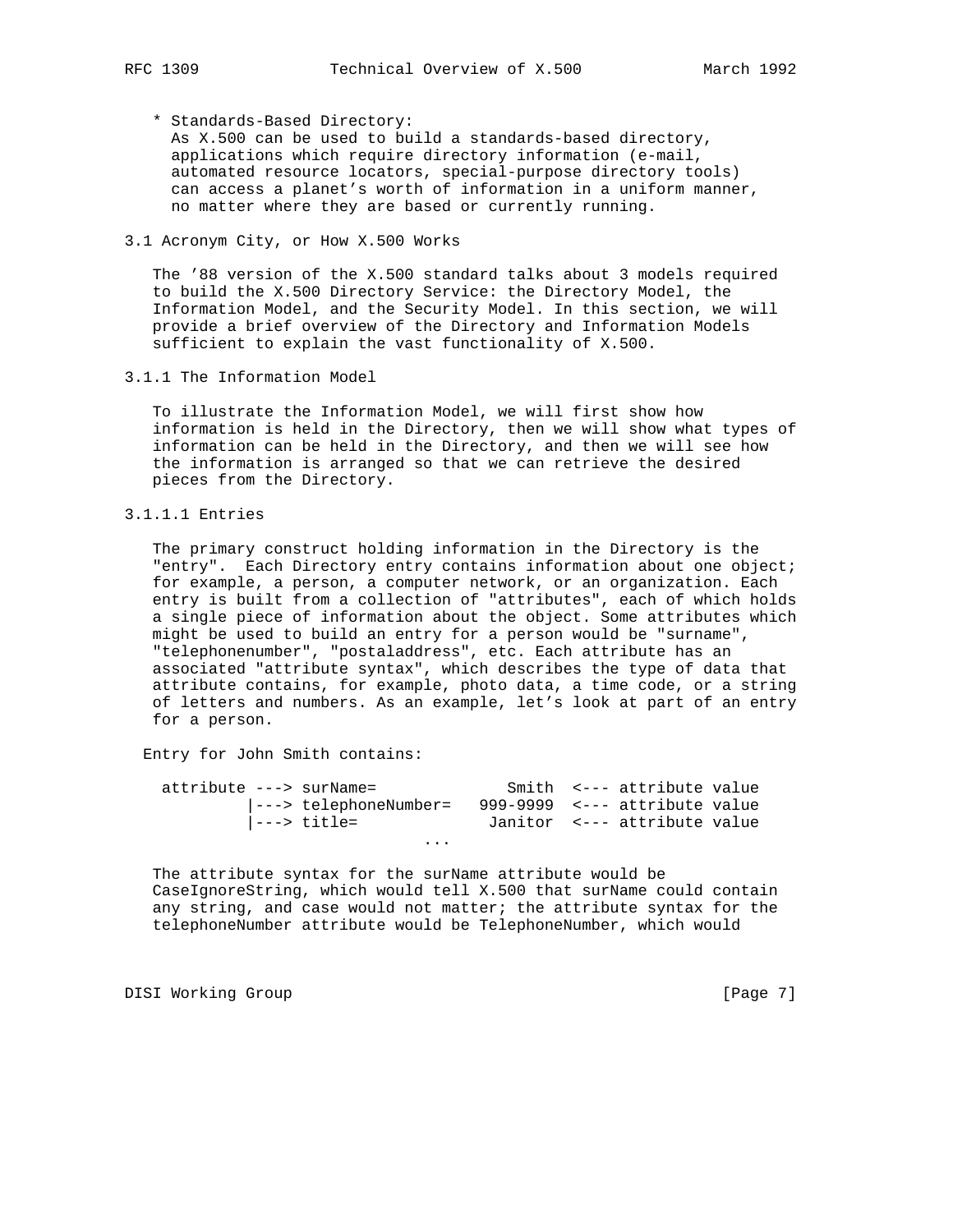specify that telephoneNumber could contain a string composed of digits, dashes, parenthesis, and a plus sign. The attribute syntax for the title attribute would also be CaseIgnoreString. A good analogy in database terms for what we've seen so far might be to think of a Directory entry as a database record, an attribute as a field in that record, and an attribute syntax as a field type (decimal number, string) for a field in a record.

## 3.1.1.2 Object Classes

 At this point in our description of the information model, we have no way of knowing what type of object a given entry represents. X.500 uses the concept of an "object class" to specify that information, and an attribute named "objectClass" which each entry contains to specify to which object class(es) the entry belongs.

 Each object class in X.500 has a definition which lists the set of mandatory attributes, which must be present, and a set of optional attributes, which may be present, in an entry of that class. An given object class A may be a subclass of another class B, in which case object class A inherits all the mandatory and optional attributes of B in addition to its own.

 The object classes in X.500 are arranged in a hierarchical manner according to class inheritance; the following diagram shows a part of the object class hierarchy.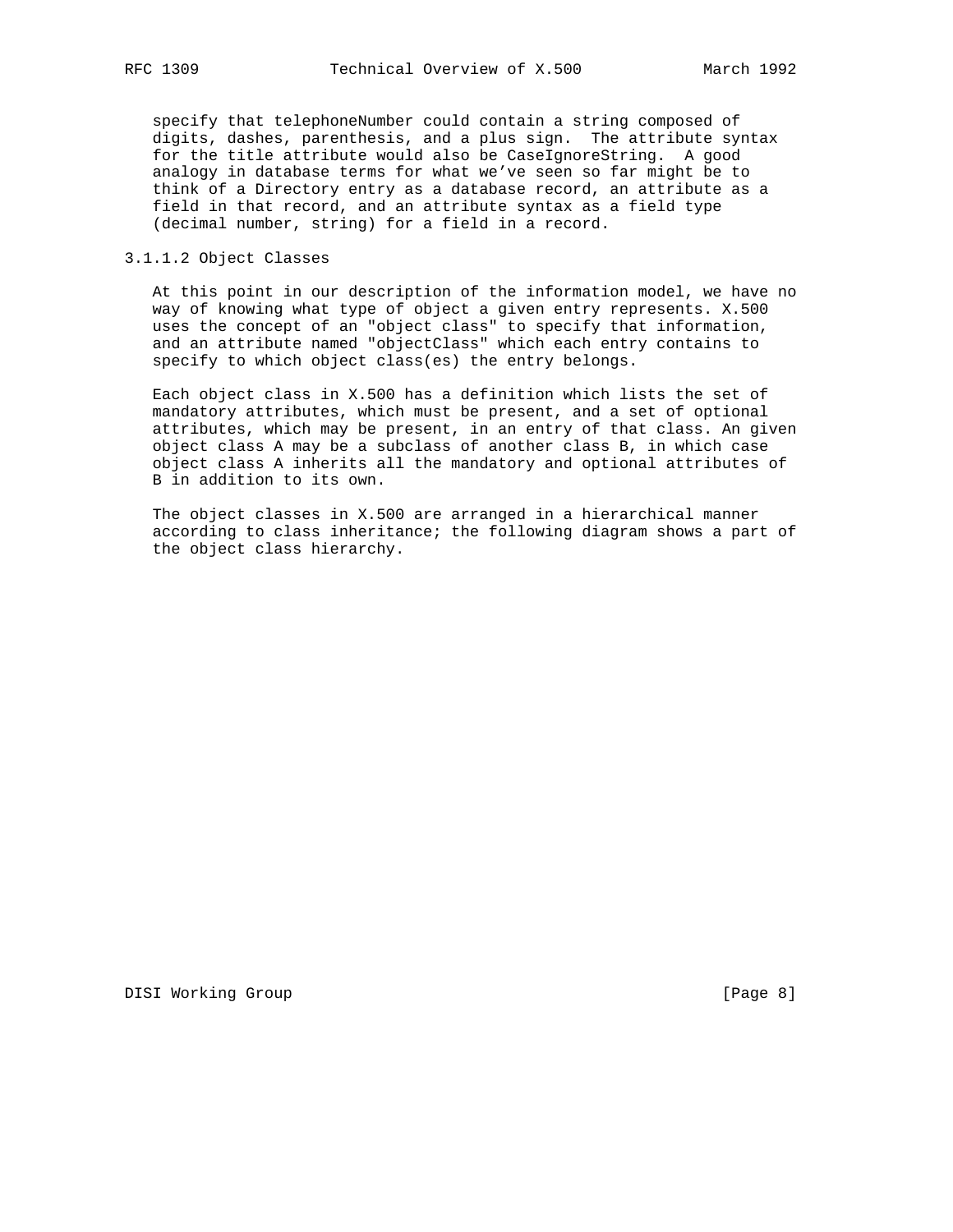

 "objectClass", adds one more subclass of "organization" mandatory attribute "c" (for would inherit all of the country), and has two optional mandatory and optional attributes, "description" and attributes from "organization" "searchGuide". Any subclass of including the attribute which "country" would inherit all of the "organization" inherited mandatory and optional attributes from "top". of the "country" class, including the attribute which "country" inherited from "top".

"top", "objectClass"; adds one

### Figure 1.

 One major benefit of the object class concept is that it is in many cases very easy to create a new object class which is only a slight modification or extension of a previous class. For example, if I have already defined an object class for "person" which contains a person's name, phone number, address, and fax number, I can easily define an "Internet person" object class by defining "Internet person" as a subclass of "person", with the additional optional attribute of "e-mail address". Thus in my definition of the "Internet Person" object class, all my "person" type attributes are inherited from "person". There are other benefits which are beyond the scope of this paper.

3.1.1.3 X.500's namespace.

 X.500 hierarchically organizes the namespace in the Directory Information Base (DIB); recall that this hierarchical organization is called the Directory Information Tree (DIT). Each entry in the DIB occupies a certain location in the DIT. An entry which has no children is called a leaf entry, an entry which has children is called a non-leaf node. Each entry in the DIT contains one or more

DISI Working Group **blue compared to the Compact Compared Compared Compared Compared Compared Compared Compared Compared Compared Compared Compared Compared Compared Compared Compared Compared Compared Compared Compared Co**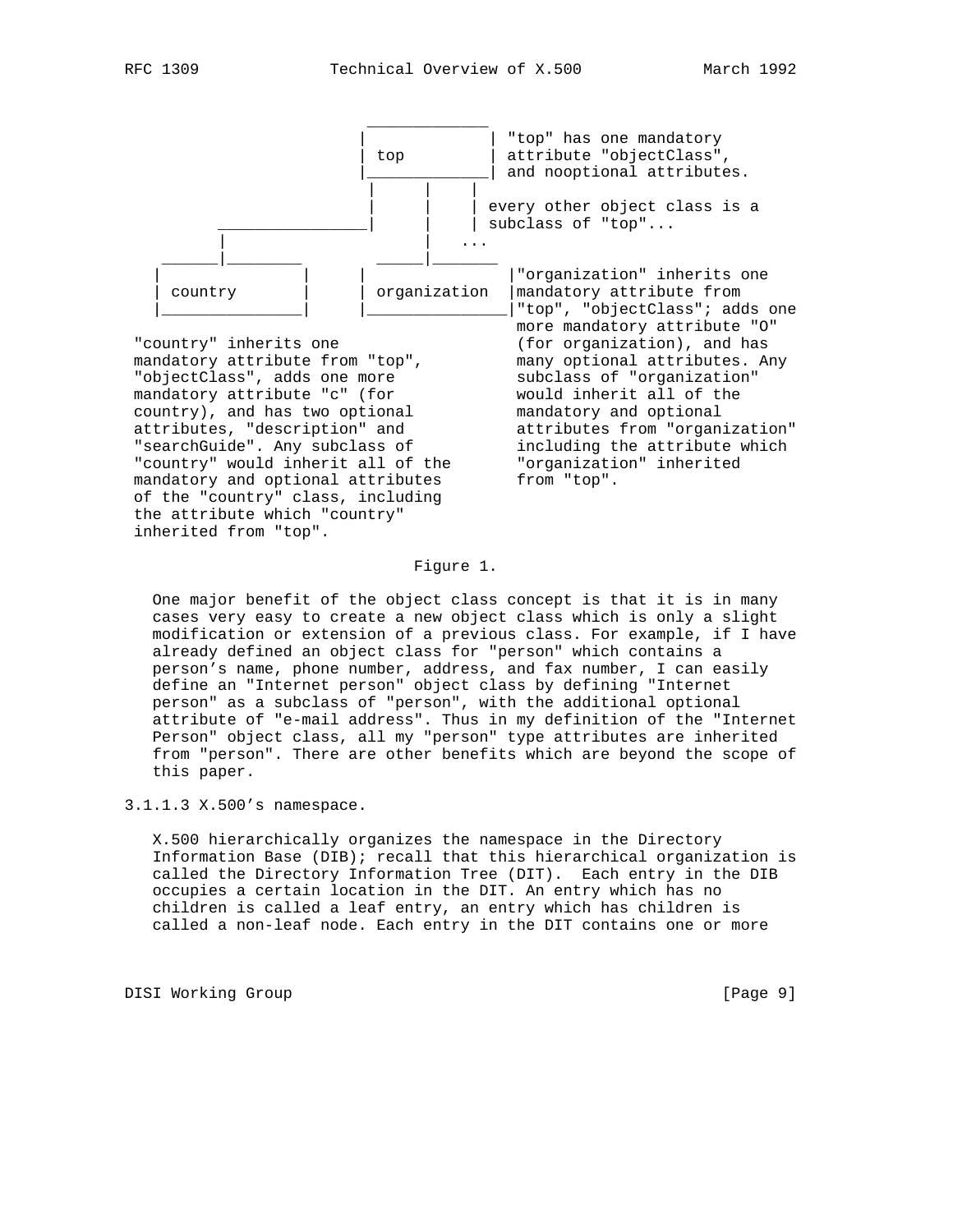attributes which together comprise the Relative Distinguished Name (RDN) of that entry, there is a "root" entry (which has no attributes, a special case) which forms the base node of the DIT. The Distinguished Name of a specific entry is the sequence of RDNs of the entries on the path from the root entry to the entry in question. A diagram here will help to clarify this:



 Figure 2: Building a DN from RDNs (adapted from a diagram in the X.500 (88) Blue Book)

 Each entry in this tree contains more attributes than have been shown here, but in each case only one attribute for each entry has been used for that entry's RDN. As noted above, any entry in the tree could use more than one attribute to build its RDN. X.500 also allows the use of alias names, so that the entry  ${c=us, o=Merit, cn=Chris}$ Weider} could be also found through an alias entry such as  ${c=us}$ , o=SRI, ou=FOX Project, cn=Drone 1} which would point to the first entry.

3.1.2 The Directory Model

 Now that we've seen what kinds of information can be kept in the Directory, we should look at how the Directory stores this information and how a Directory users accesses the information. There are two components of this model: a Directory User Agent (DUA), which accesses the Directory on behalf of a user, and the Directory System Agent, which can be viewed as holding a particular subset of the DIB, and can also provide an access point to the Directory for a DUA.

 Now, the entire DIB is distributed through the world-wide collection of DSAs which form the Directory, and the DSAs employ two techniques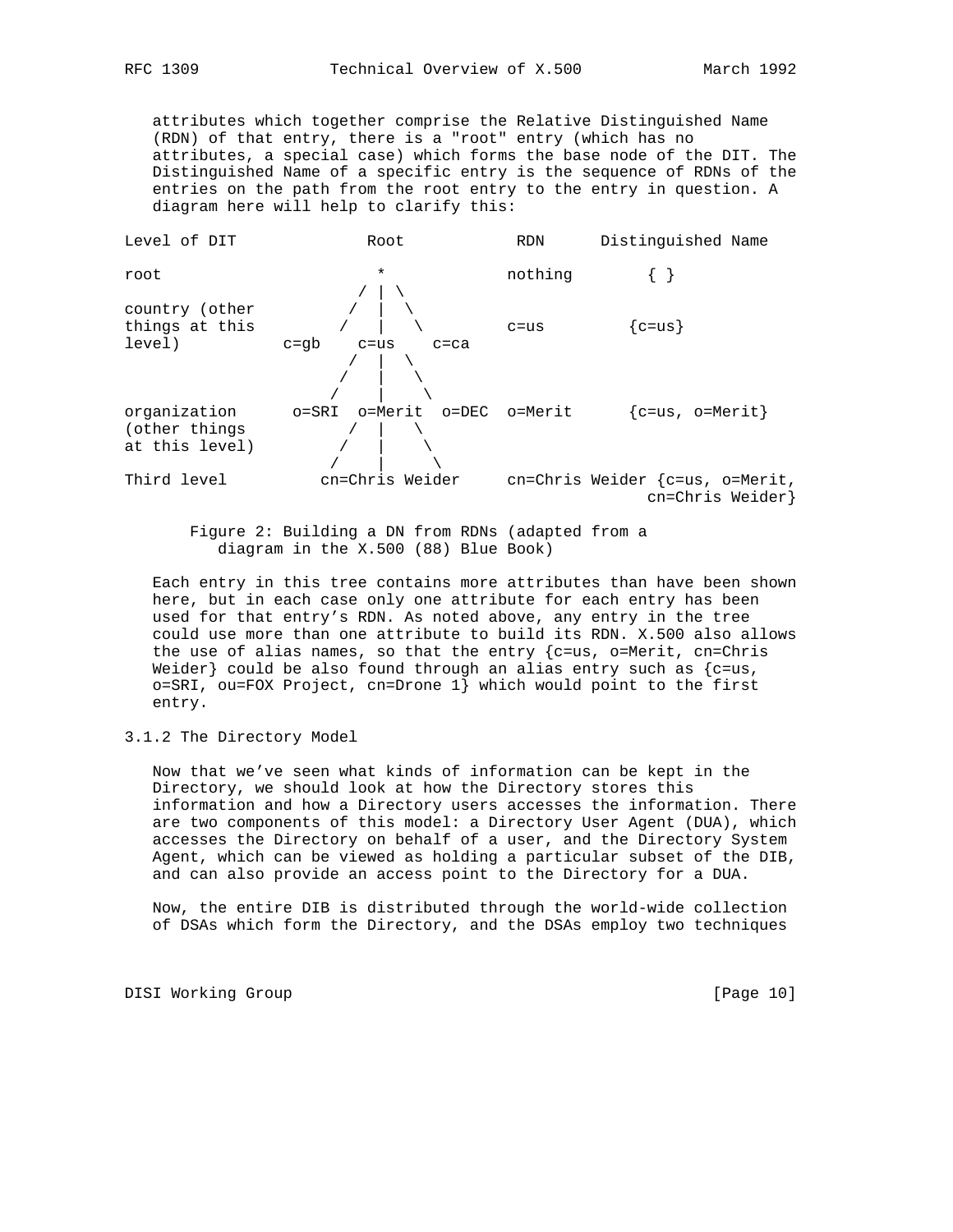to allow this distribution to be transparent to the user, called "chaining" and "referral". The details of these two techniques would take up another page, so it suffices to say that to each user, it appears that the entire global directory is on her desktop. (Of course, if the information requested is on the other side of the world, it may seem that the desktop directory is a bit slow for that request...)

3.2 The functionality of X.500

 To describe the functionality of X.500, we will need to separate three stages in the evolution of X.500: 1) the 1988 standard, 2) X.500 as implemented in QUIPU, and 3) the (proposed) 1992 standard. We will list some of the features described in the 1988 standard, show how they were implemented in QUIPU, and discuss where the 1992 standard will take us. The QUIPU implementation was chosen because a) it is widely used in the U.S. and European Directory Services Pilot projects, and b) it works well. For a survey of other X.500 implementations and a catalogue of DUAs, see [Lang].

3.2.1 Functionality in X.500 (88)

 There are a number of advantages that the X.500 Directory accrues simply by virtue of the fact that it is distributed, not limited to a single machine. Among these are:

- \* An enormously large potential namespace. Since the Directory is not limited to a single machine, many hundreds of machines can be used to store Directory entries.
- \* The ability to allow local administration of local data. An organization or group can run a local DSA to master their information, facilitating much more accurate data throughout the Directory.

The functionality built into the X.500(88) standard includes:

 \* Advanced searching capabilities. The Directory supports arbitrarily complex searches at an attribute level. As the object classes a specific entry belongs to is maintained in the objectClass attribute, this also allows Directory searches for specific types of objects. Thus, one could search the c=US subtree for anyone with a last name beginning with S, who also has either a fax number in the (313) area code or an e-mail address ending in umich.edu. This feature of X.500 also helps to provide the basic functionality for a Yellow Pages service.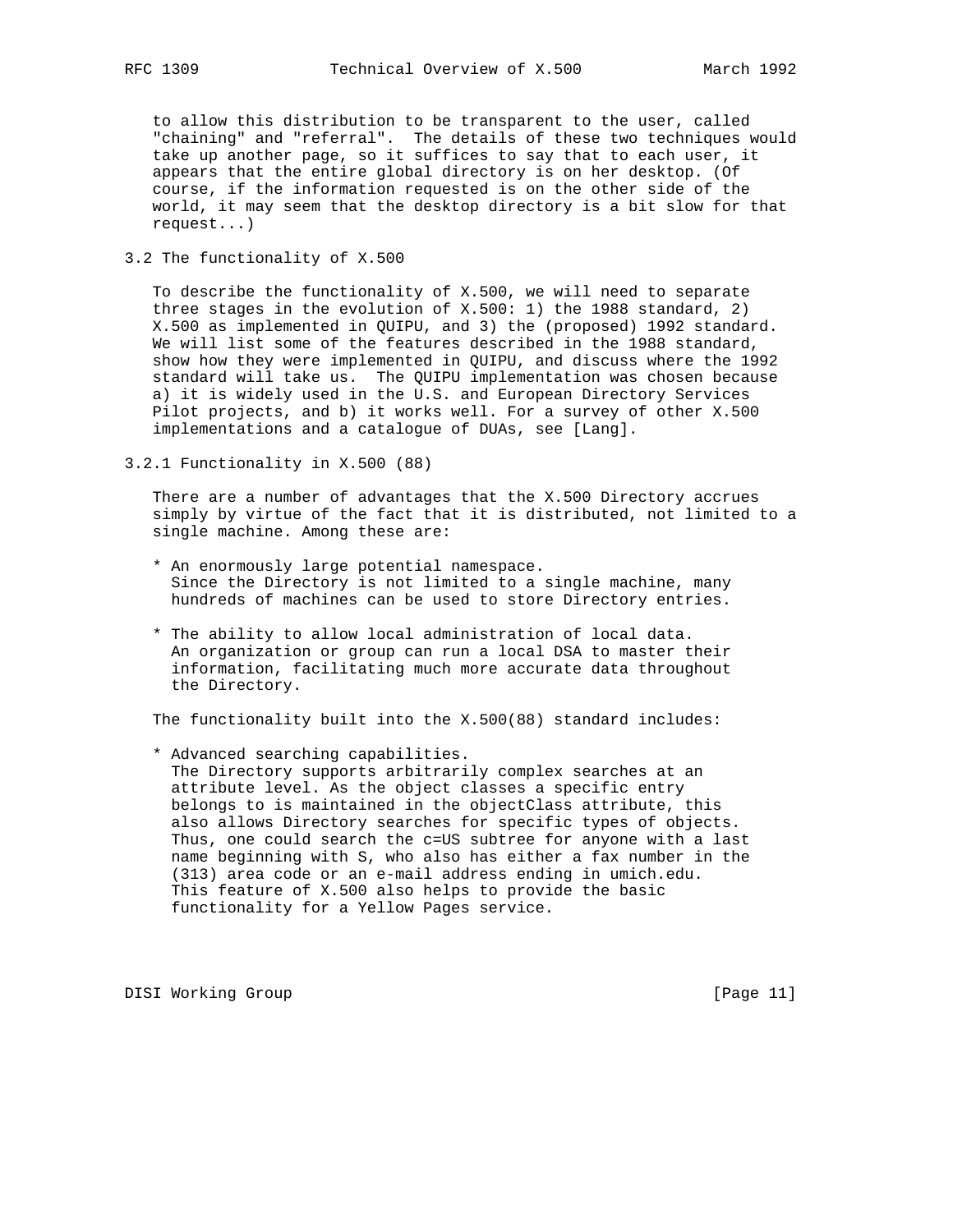- \* A uniform namespace with local extensibility. The Directory provides a uniform namespace, but local specialized directories can also be implemented. Locally defined extensions can include new object classes, new attributes, and new attribute types.
- \* Security issues.

 The X.500 (88) standards define two types of security for Directory data: Simple Authentication (which uses passwords), and Strong Authentication (which uses cryptographic keys). Simple authentication has been widely implemented, strong authentication has been less widely implemented. Each of these authentication techniques are invoked when a user or process attempts a Directory operation through a DUA.

 In addition to the global benefits of the X.500 standard, there are many local benefits. One can use their local DSA for company or campus wide directory services; for example, the University of Michigan is providing all the campus directory services through X.500. The DUAs are available for a wide range of platforms, including X-Windows systems and Macintoshes.

3.2.2 Functionality added by QUIPU.

 Functionality beyond the X.500 (88) standard implemented by QUIPU includes:

\* Access control lists.

 An access control list is a way to provide security for each attribute of an entry. For example, each attribute in a given entry can be permitted for detect, compare, read, and modify permissions based on the reader's membership in various groups. For example, one can specify that some information in a given entry is public, some can be read only by members of the organization, and some can only be modified by the owner of the entry.

\* Replication.

 Replication provides a method whereby frequently accessed information in a DSA other than the local one can be kept by the local DSA on a "slave" basis, with updates of the "slave" data provided automatically by QUIPU from the "master" data residing on the foreign DSA. This provides alternate access points to that data, and can make searches and retrievals more rapid as there is much less overhead in the form or network transport.

DISI Working Group **blue** compared to the control of the control of the control of the control of the control of the control of the control of the control of the control of the control of the control of the control of the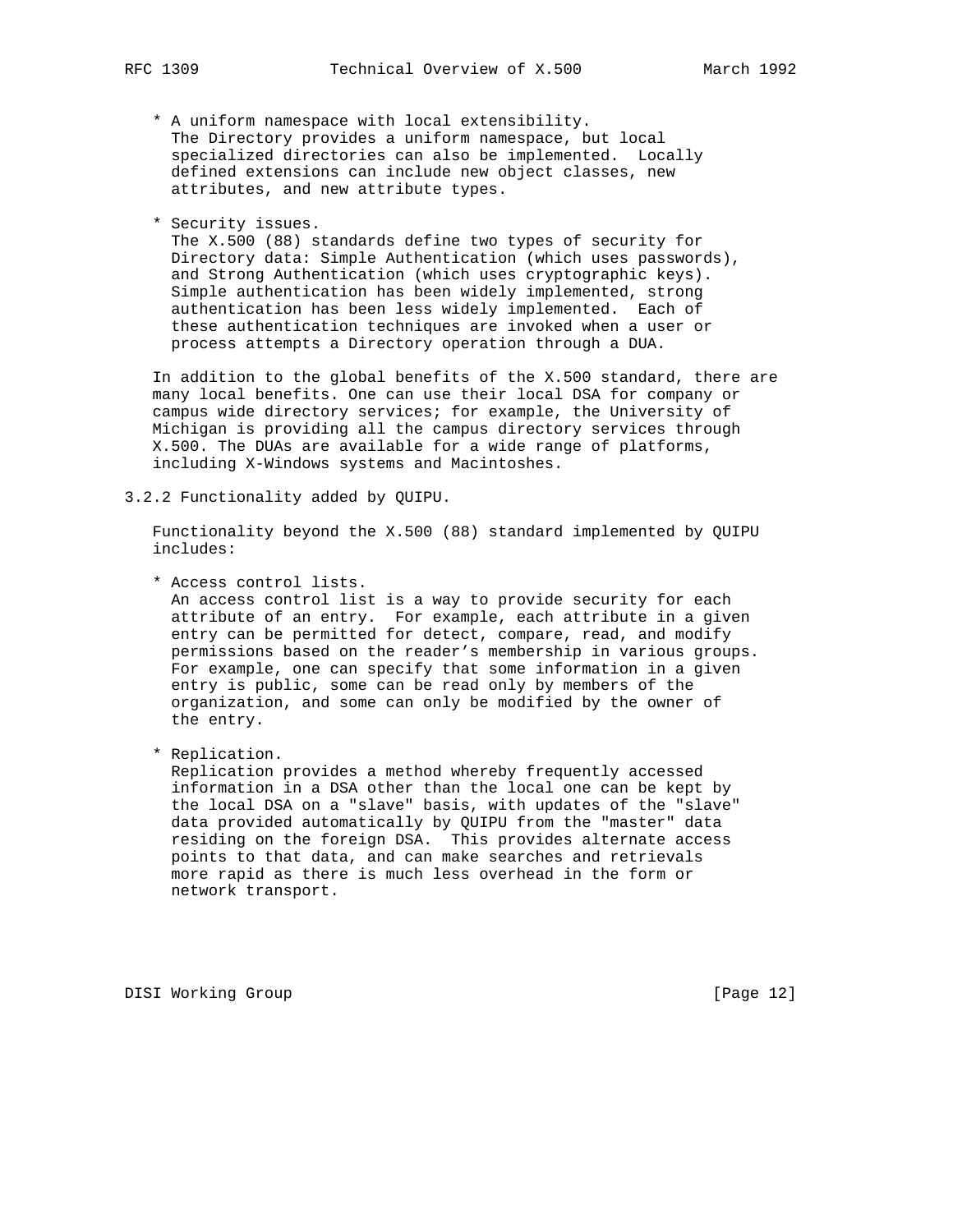3.3 Current limitations of the X.500 standard and implementations.

 As flexible and forward looking as X.500 is, it certainly was not designed to solve everyone's needs for all time to come. X.500 is not a general purpose database, nor is it a Data Base Management System (DBMS). X.500 defines no standards for output formats, and it certainly doesn't have a report generation capability. The technical mechanisms are not yet in place for the Directory to contain information about itself, thus new attributes and new attribute types are rather slowly distributed (by hand).

 Searches can be slow, for two reasons: a) searches across a widely distributed portion of the namespace (c=US, for example) has a delay which is partially caused by network transmission times, and can be compounded by implementations that cache the partial search returns until everyone has reported back, and b) some implementations are slow at searching anyway, and this is very sensitive to such things as processor speed and available swap space. Another implementation "problem" is a tradeoff with security for the Directory: most implementations have an administrative limit on the amount of information which can be returned for a specific search. For example, if a search returns 1000 hits, 20 of those might be displayed, with the rest lost. Thus a person performing a large search might have to perform a number of small searches. This was implemented because an organization might want to make it hard to "troll" for the organization's entire database.

 Also, there is at the moment no clear consensus on the ideal shape of the DIT, or on the idea structure of the object tree. This can make it hard to add to the current corpus of X.500 work, and the number of RFCs on various aspects of the X.500 deployment is growing monthly.

 Despite this, however, X.500 is very good at what it was designed to do; i.e., to provide primary directory services and "resource location" for a wide band oftypes of information.

3.4 Things to be added in X.500 (92).

 The 1988 version of the X.500 standard proved to be quite sufficient to start building a Directory Service. However, many of the new functions implemented in QUIPU were necessary if the Directory were to function in a reasonable manner. X.500 (92) will include formalized and standardized versions of those advances, including

- \* A formalized replication procedure.
- \* Enhanced searching capacities.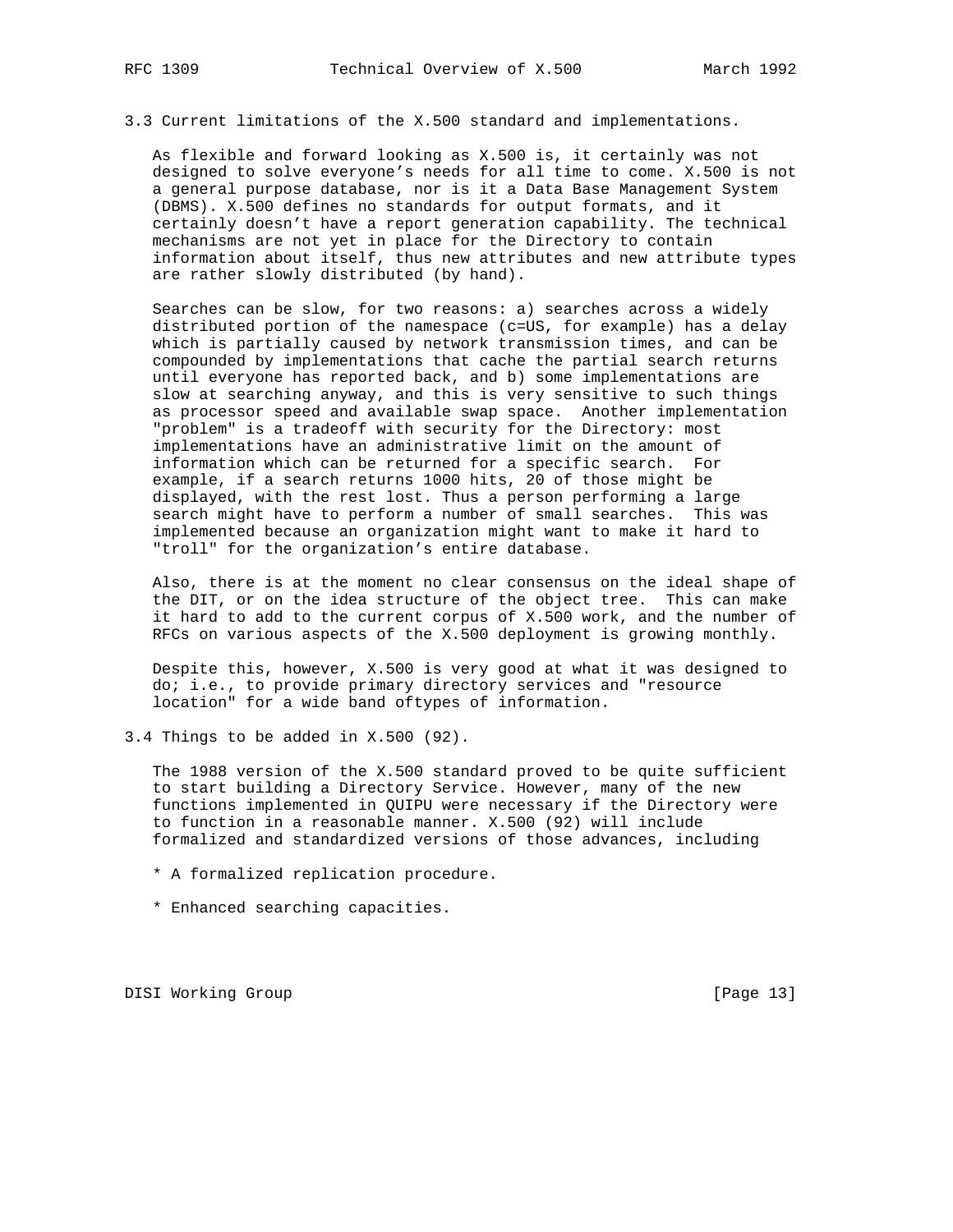\* Formalization of access control mechanisms, including access control lists.

 Each of these will provide a richer Directory, but you don't have to wait for them! You can become part of the Directory today!

4: WHAT X.500 CAN DO FOR YOU TODAY

4.1 Current applications of X.500

 X.500 is filling Directory Services needs in a large number of countries. As a directory to locate people, it is provided in the U.S. as the White Pages Pilot Project, run by PSI, and in Europe under the PARADISE Project as a series of nation-wide pilots. It is also being used by the FOX Project in the United States to provide WHOIS services for people and networks, and to provide directories of objects as disparate as NIC Profiles and a pilot K-12 Educators directory. It is also being investigated for its ability to provide resource location facilities and to provide source location for WAIS servers. In fact, in almost every area where one could imagine needing a directory service (particularly for distributed directory services), X.500 is either providing those services or being expanded to provide those services.

 In particular, X.500 was envisioned by its creators as providing directory services for electronic mail, specifically for X.400. It is being used in this fashion today at the University of Michigan: everyone at the University has a unified mail address, e.g. Chris.Weider@umich.edu. An X.500 server then reroutes that mail to the appropriate user's real mail address in a transparent fashion. Similarly, Sprint is using X.500 to administrate the address space for its internal X.400 mail systems.

 Those of us working on X.500 feel that X.500's strengths lie in providing directory services for people and objects, and for providing primary resource location for a large number of online services. We think that X.500 is a major component (though not the only one) of a global Yellow Pages service. We would also like to encourage each of you to join your national pilot projects; the more coverage we can get, the easier you will be able to find the people you need to contact.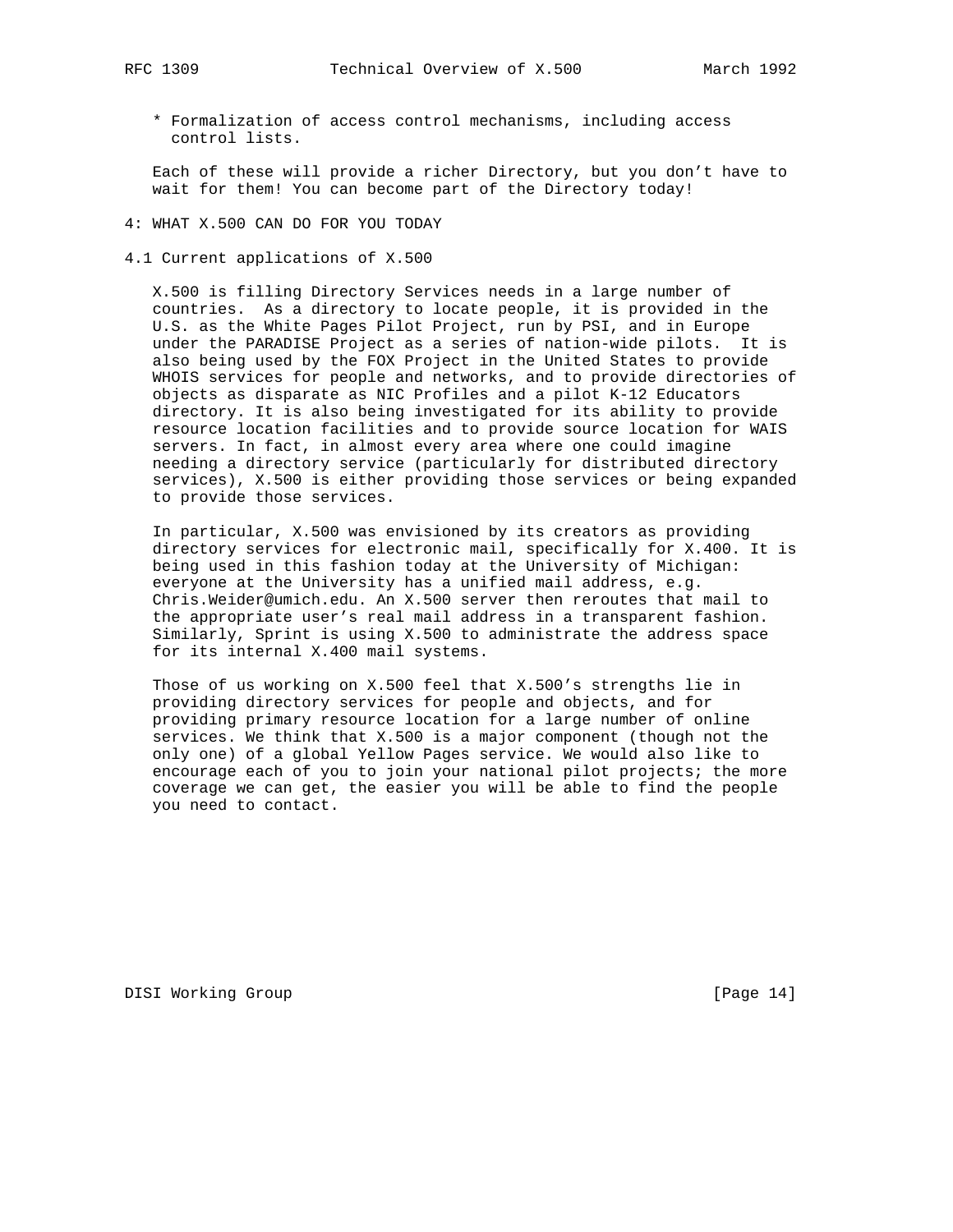## 5. For Further Information

 For further information, the authors recommend the following documents:

 Weider, C., and J. Reynolds, "Executive Introduction to Directory Services Using the X.500 Protocol", FYI 13, RFC 1308, ANS, ISI, March 1992.

 Lang, R., and R. Wright, Editors, "A Catalog of Available X.500 Implementations", FYI 11, RFC 1292, SRI International, Lawrence Berkeley Laboratory, January 1992.

 Barker, P., and S. Hardcastle-Kille, "The COSINE and Internet X.500 Schema", RFC 1274, University College London, November 1991.

 Hardcastle-Kille, S., "Replication Requirements to provide an Internet Directory using X.500", RFC 1275, University College London, November, 1991.

 Hardcastle-Kille, S., "Replication and Distributed Operations extensions to provide an Internet Directory using X.500", RFC 1276, University College London, November 1991.

 Hardcastle-Kille, S., "Encoding Network Addresses to support operation over non-OSI lower layers", RFC 1277, University College London, November 1991.

 Hardcastle-Kille, S., " A string encoding of Presentation Address", RFC 1278, University College London, November 1991.

 Hardcastle-Kille, S., "X.500 and Domains", RFC 1279, University College London, November 1991.

## 6. Security Considerations

Security issues are discussed in section 3.